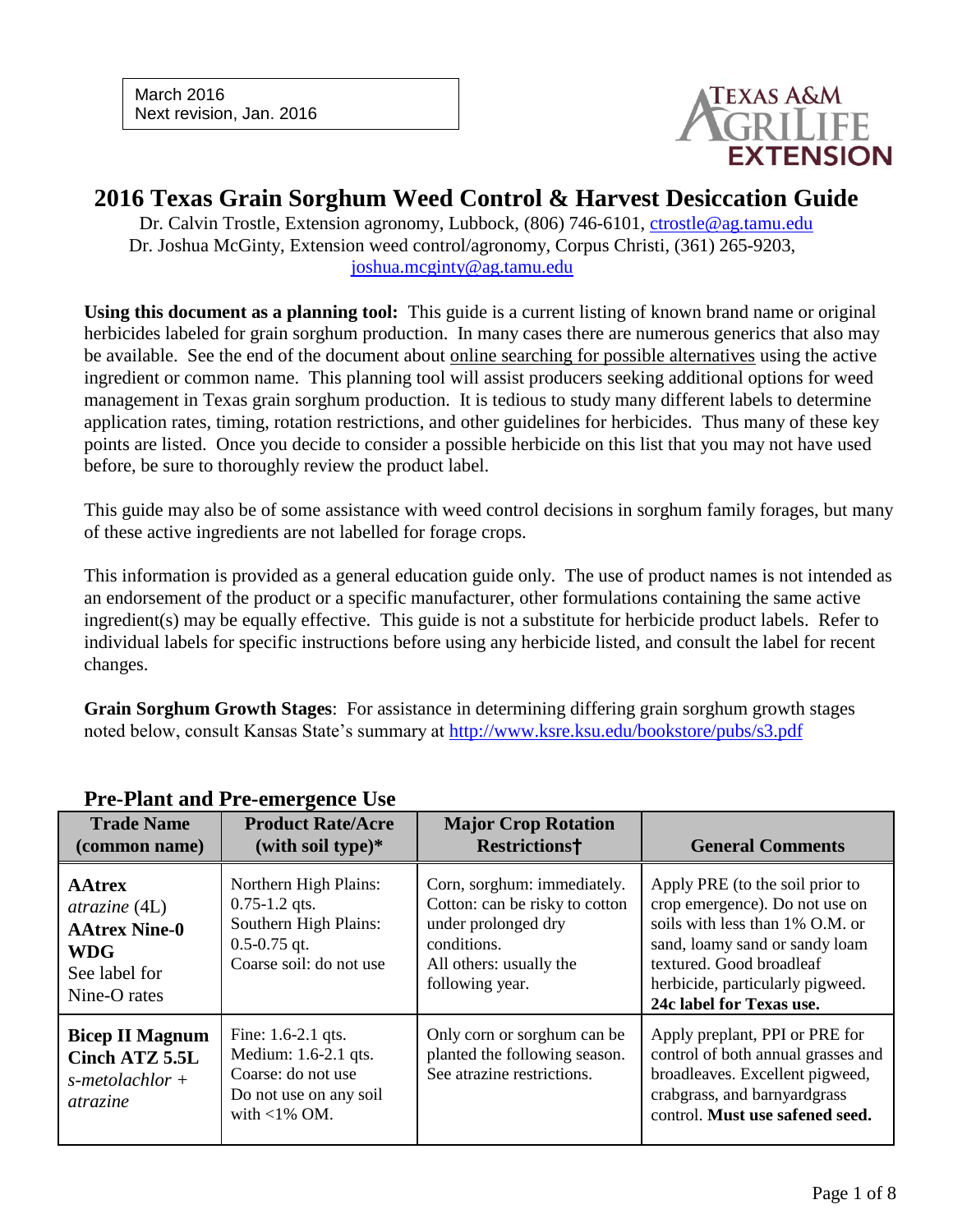| <b>Trade Name</b><br>(common name)                                                                                          | <b>Product Rate/Acre</b><br>(with soil type)*                                                                                              | <b>Major Crop Rotation</b><br><b>Restrictions†</b>                                                                                                                                                                                                                                                                  | <b>General Comments</b>                                                                                                                                                                                                                                                                                                                                                                                   |
|-----------------------------------------------------------------------------------------------------------------------------|--------------------------------------------------------------------------------------------------------------------------------------------|---------------------------------------------------------------------------------------------------------------------------------------------------------------------------------------------------------------------------------------------------------------------------------------------------------------------|-----------------------------------------------------------------------------------------------------------------------------------------------------------------------------------------------------------------------------------------------------------------------------------------------------------------------------------------------------------------------------------------------------------|
| <b>Bicep Lite II</b><br><b>Magnum</b><br><b>Cinch ATZ Lite</b><br>6.0 <sub>L</sub><br>$s$ -metolachlor +<br><i>atrazine</i> | Fine: 1.1-1.5 qts.<br>Medium: 1.1-1.5 qts.<br>Coarse: do not use<br>Do not use on any soil<br>with $<$ 1% OM.                              | Only corn or sorghum can be<br>planted the following season.<br>See atrazine restrictions.                                                                                                                                                                                                                          | Apply as either PPI or PRE for<br>control of both annual grasses and<br>broadleaves. Excellent pigweed,<br>crabgrass, and barnyardgrass<br>control. Must use safened seed.                                                                                                                                                                                                                                |
| <b>Bullet 4EC</b><br><b>Lariat 4EC</b><br>$alachlor +$<br>atrazine                                                          | Fine: 3.0 qts.<br>Medium: 2.75 qts.<br>Coarse: 2.5 qts.                                                                                    | Corn, sorghum: following<br>year.<br>Other crops: follow atrazine<br>restrictions.                                                                                                                                                                                                                                  | Apply PRE for control of annual<br>grasses and broadleaves. Slightly<br>increased rates for minimum and<br>no-tillage systems. Must use<br>safened seed.                                                                                                                                                                                                                                                  |
| <b>Dual Magnum</b><br>Cinch 7.64EC<br>s-metolachlor                                                                         | Fine: 1.33-1.67 pts.<br>Medium: 1.33-1.5 pts.<br>Coarse: 1.0-1.33 pts.                                                                     | Corn, cotton, peanuts,<br>sorghum, soybean:<br>immediately.<br>Wheat: 4.5 mo.                                                                                                                                                                                                                                       | Apply as either PPI or PRE for<br>control of annual grasses,<br>broadleaves and yellow nutsedge.<br>Use high range of rate if no pre-<br>plant incorporation. Must use<br>safened seed.                                                                                                                                                                                                                   |
| <b>Guardsman Max</b><br>5L<br>$(dimentenamid +$<br><i>atrazine</i> )<br>See label for G -<br>Max Lite (less<br>ATZ)         | Fine: 3.0-4.0 pts.<br>Medium: 3.0-4.0 pts.<br>Coarse: 2.0-3.0 pts.<br>Do not use on coarse soils<br>$<$ 1% O.M.                            | Corn, sorghum: immediately.<br>Cotton, peanuts, soybeans:<br>following year.<br>Other crops: check label.                                                                                                                                                                                                           | Apply as either PPI or PRE for<br>control of annual grasses and<br>broadleaves. Reduced rates can be<br>used for less carryover and partial<br>control. Must use safened seed.                                                                                                                                                                                                                            |
| Lumax<br>$mesotrione + s$<br>$metolachlor +$<br>atrazine                                                                    | Up to 2.5 qts.<br>Applications can be split.<br>Do not apply to GS on<br>sandy soils, or in Texas<br>south of I-20 or east of<br>U.S. 277. | Only rotate to corn, cotton,<br>peanuts, sorghum, soybean,<br>small grains the next year.<br>Corn, sorghum: immediately;<br>Small grains: 4.5 mo.<br>All other crops: 18 mo.<br>For TX High Plains, rotate<br>only to corn or grain<br>sorghum, else injury next year<br>to other crops if applied after<br>June 1. | Do not incorporate. May be<br>applied 7 to 21 days prior to<br>planting for low injury risk. If $<$ 7<br>days, esp. with rain or irrigation,<br>injury potential increases. If no<br>rain or irrigation occurs by 7 days<br>then irrigation is advised or<br>shallow incorporation. Good<br>burndown. NIS or COC plus<br>UAN or AMS if spraying on<br>emerged weeds. OK for no-till.<br>Use safened seed. |
| Micro-Tech 4EC<br><b>Intrro 4EC</b><br>alachlor                                                                             | Preplant<br>Fine: 2.0 - 2.5 qts.<br>Medium: 2.0 - 2.25 qts.<br>Coarse: 1.5-2.0 qts.<br>Preplant incorporated<br>See label.                 | Corn, sorghum: immediately.<br>Most other crops: after<br>harvest.                                                                                                                                                                                                                                                  | Apply as either PPI or PRE using<br>given rates to control annual<br>grasses and broadleaves. Must<br>use safened seed.                                                                                                                                                                                                                                                                                   |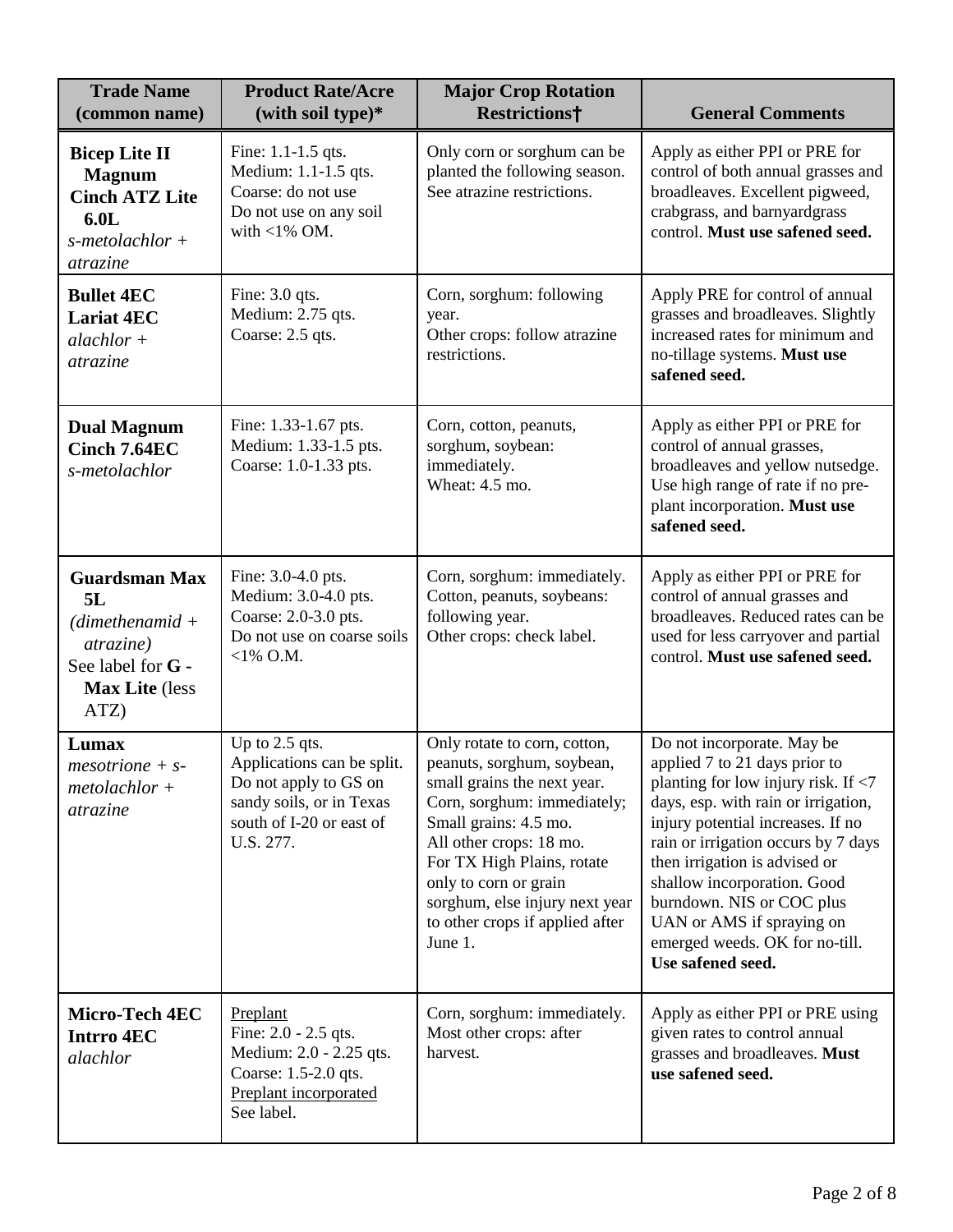| <b>Trade Name</b><br>(common name)                | <b>Product Rate/Acre</b><br>(with soil type)*                                                  | <b>Major Crop Rotation</b><br><b>Restrictions†</b>                                                                                                                | <b>General Comments</b>                                                                                                                                                                                                                                                                                                                                              |
|---------------------------------------------------|------------------------------------------------------------------------------------------------|-------------------------------------------------------------------------------------------------------------------------------------------------------------------|----------------------------------------------------------------------------------------------------------------------------------------------------------------------------------------------------------------------------------------------------------------------------------------------------------------------------------------------------------------------|
| Milo-Pro 4EC<br>propazine                         | Fine: 0.75-1.2 qts.<br>Medium: 0.75-1.2 qts.<br>Coarse: sandy loam only,<br>$0.50 - 0.75$ qts. | Corn, cotton: 12 mo. only if<br>top rate of 1.2 qts./A applied.<br>Applied<br>Wheat $&$ small grains: 120<br>days.                                                | Apply PRE or preplant. Will<br>NOT control atrazine tolerant<br>weeds. Shallow incorporation<br>when applied preplant can<br>improve weed control under dry<br>conditions. Do not incorporate on<br>sandy loam soil.                                                                                                                                                 |
| <b>Sharpen</b><br>saflufenacil                    | 1-2 oz. for all soil types                                                                     | Check Table 4 of label.<br>Corn, sorghum, small grains:<br>immediately.<br>For 2 oz. rate (months):<br>Cotton, 3;<br>Soybean, 1.5;<br>Sunflower & other crops, 4. | Pre-plant, PPI, or PRE timing.<br>Burndown and short-term residual<br>weed control; other herbicides<br>needed for longer-season weed<br>control. 1 oz. rate if <30 days<br>before planting and<br>organophosphate or carbamate<br>insecticide is planned/already<br>applied. $1\%$ v/v MSO + UAN or<br>AMS (latter if with glyphosate).<br>Injures emerged sorghum. |
| <b>Verdict</b><br>$dimensional +$<br>saflufenacil | Label is not clear,<br>including whether rate is<br>tied to soil type.                         | Corn, sorghum, soybeans:<br>immediately.<br>Cotton: should be OK<br>following year.<br>Cereal crops (fall-<br>seeded)cereal crops: $> 4$ mo.                      | Apply only as preplant, PPI, or<br>PRE (sorghum not emerged). Not<br>labeled for sorghum/sudan. 1%<br>v/v MSO + UAN or AMS (latter<br>if with glyphosate). Must use<br>safened seed. Injures emerged<br>sorghum.                                                                                                                                                     |
| <b>Warrant 3EC</b><br>acetochlor                  | Fine: 1.5-2.5 qts.<br>Medium: 1.5-2.25 qts.<br>Coarse: 1.5-2.25 qts.                           | Corn, cotton, sorghum, and<br>soybeans: immediately.<br>Wheat: 4 mo.<br>Alfalfa: 9 mo.                                                                            | Apply as either PPI or PRE using<br>given rates to control annual<br>grasses and broadleaves. Only<br>labeled for TX Panhandle, and<br>fine-textured soils of gulf coast<br>and Blacklands. Must use<br>safened seed.                                                                                                                                                |

# **Post-emergence Use**

| <b>Trade Name</b><br>(common name)          | <b>Product Rate/Acre</b><br>(with soil type) $*$ | <b>Major Crop Rotation</b><br><b>Restrictions†</b>                                            | <b>General Comments</b>                                                                                                                                                                                                                 |
|---------------------------------------------|--------------------------------------------------|-----------------------------------------------------------------------------------------------|-----------------------------------------------------------------------------------------------------------------------------------------------------------------------------------------------------------------------------------------|
| Aim 40DF<br>carfentrazone-ethyl             | $0.33 \text{ oz.}$                               | Corn, cotton, sorghum,<br>soybeans: 1 mo.<br>Wheat: immediately.                              | Apply to small, actively growing<br>weeds. Does not provide good<br>control of palmer amaranth.<br>Provides good control of<br>velvetleaf. Crop leaf burn may<br>occur after treatment. Add NIS<br>$\omega$ 0.25 % v/v as a surfactant. |
| Ally $60DF + 2,4-D$<br>amine<br>metsulfuron | $1/20$ oz. $+$ 0.25 lb a.i. 2,4-<br>D amine      | Corn, cotton, sorghum:<br>following season.<br>Wheat: immediately.<br>Other crops: see label. | Supplemental label. Use for<br>broadleaf weed control. Apply<br>when weeds $< 6$ " tall. <b>Do not</b><br>use with surfactant or crop oil.                                                                                              |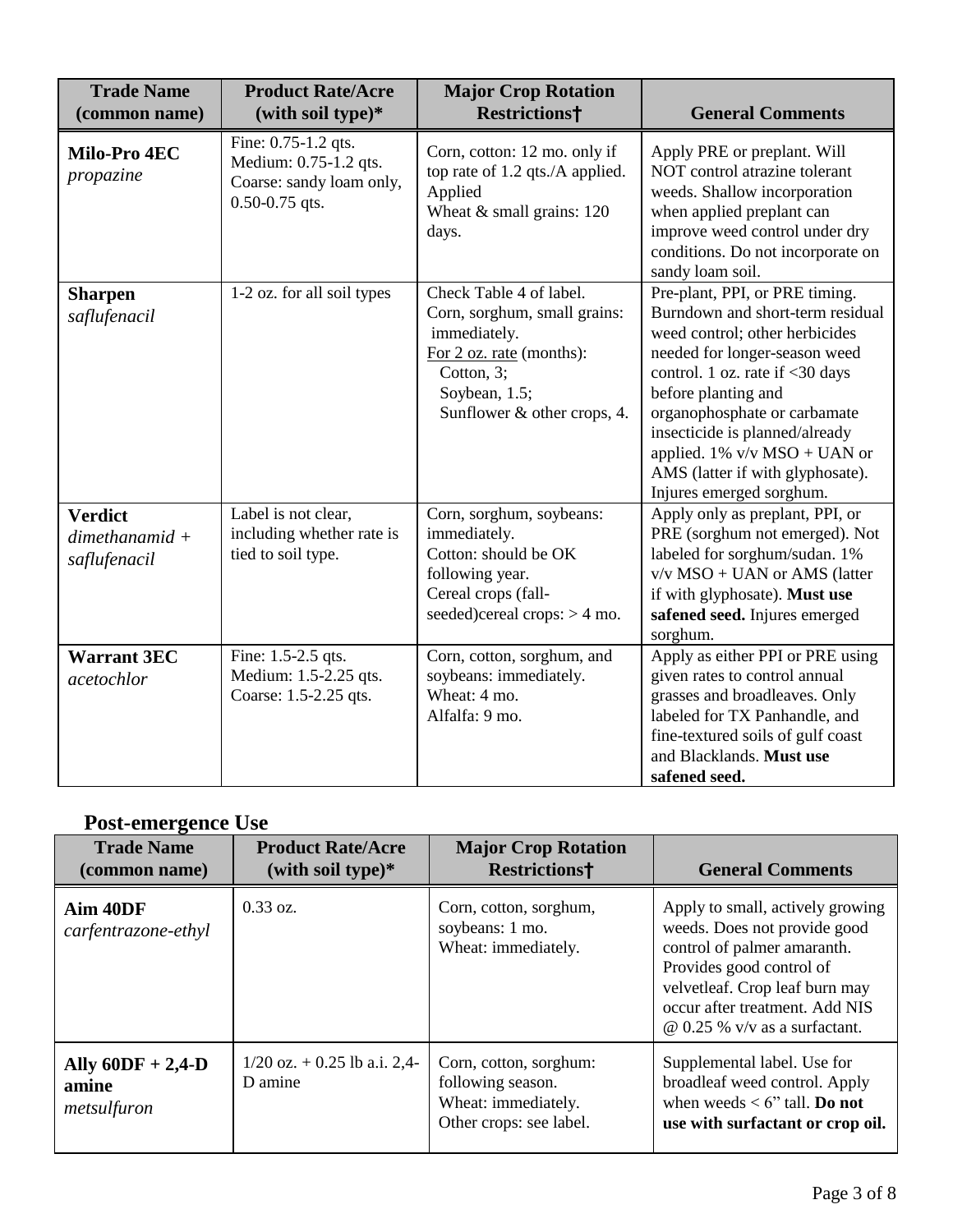| <b>Trade Name</b><br>(common name)                                                  | <b>Product Rate/Acre</b><br>(with soil type)*                                                                      | <b>Major Crop Rotation</b><br><b>Restrictions†</b>                                                                                                                                    | <b>General Comments</b>                                                                                                                                                                                                                                                                                                                                                                                                                                                                                                                                                                                                                      |
|-------------------------------------------------------------------------------------|--------------------------------------------------------------------------------------------------------------------|---------------------------------------------------------------------------------------------------------------------------------------------------------------------------------------|----------------------------------------------------------------------------------------------------------------------------------------------------------------------------------------------------------------------------------------------------------------------------------------------------------------------------------------------------------------------------------------------------------------------------------------------------------------------------------------------------------------------------------------------------------------------------------------------------------------------------------------------|
| <b>Clarity 4L</b><br>diglycolamine salt of<br>dicamba<br><b>Banvel</b> also labeled | 8 oz.                                                                                                              | Corn: immediately.<br>Sorghum: 15 days.<br>Other crops: after harvest.                                                                                                                | Apply to sorghum from spike to<br>prior to 15" tall. Use drop<br>nozzles for sorghum >8" tall. Do<br>not apply Clarity in sorghum<br>seed production. Apply to<br>actively growing weeds less than<br>3" tall. Application may result in<br>leaf rolling or leaning sorghum<br>plants. Plants usually grow out<br>in 10-14 days.                                                                                                                                                                                                                                                                                                             |
| <b>Direx</b><br>diuron                                                              | $0.2 - 0.4$ qt.                                                                                                    | Corn, cotton: immediate.<br>All other crops: 4 mo. if<br>banded, 6 mo. if broadcast.                                                                                                  | Directed sprays only (not over<br>the top). Apply after sorghum is<br>15" tall. Lower rates for<br>broadleaves up to 2" tall, higher<br>rates on grasses to 2" and<br>broadleaves to 4" tall. Second<br>application possible for lower<br>rates not to exceed 0.4 qt./A.<br>Add surfactant.                                                                                                                                                                                                                                                                                                                                                  |
| <b>Dual Magnum or</b><br>Cinch 7.64EC<br>s-metolachlor                              | Fine: 1.33-1.67 pts.<br>Medium: 1.33-1.5 pts.<br>Coarse: 1.0-1.33 pts.                                             | Corn, cotton, sorghum,<br>peanuts, soybean:<br>immediately.<br>Wheat: 4.5 mo.                                                                                                         | For POST applications Dual<br>Magnum is safe to emerged<br>grain sorghum (can be applied to<br>emerged crop without safened<br>seed), but no control of emerged<br>weeds. Control of annual<br>grasses, broadleaves and yellow<br>nutsedge. 75 day PHI.                                                                                                                                                                                                                                                                                                                                                                                      |
| Huskie pyrasulfotole<br>$+ bromox$ ynil<br>Revised label<br>October, 2014.          | 12.8-16.0 oz.<br>For all of Texas, Bayer<br>recommends 1 pint<br>Huskie + 1 pint atrazine +<br>1 lb. AMS+NIS/HSOC. | Corn, sunflower: 9 mo.<br>Cotton: field assay (check<br>label for changes for cotton<br>for 2015), else 18 mo.<br>Sorghum, soybean, millet,<br>alfalfa: 4 mo.<br>Small grains: 1 mo.; | Apply to sorghum 3-leaf to 30"<br>tall or just prior to flag leaf<br>emergence, whichever comes<br>first (no ATZ after 12" tall). Best<br>results on weeds $\leq 4$ " tall.<br>Controls many broadleaf weeds<br>including pigweed species.<br>Many tank-mix options. For best<br>control add 1 pt. atrazine. Use<br>AMS at 0.5-1.0 lb./A, & NIS or<br>HSOC. Some leaf burn will<br>occur, but less sorghum injury<br>potential compared to 2,4-D or<br>dicamba. Labelled for seed<br>production, cautious about<br>hay/grazing sorghums. Though<br>not noted on label Bayer staff<br>state that including iron (Fe)<br>may reduce leaf burn. |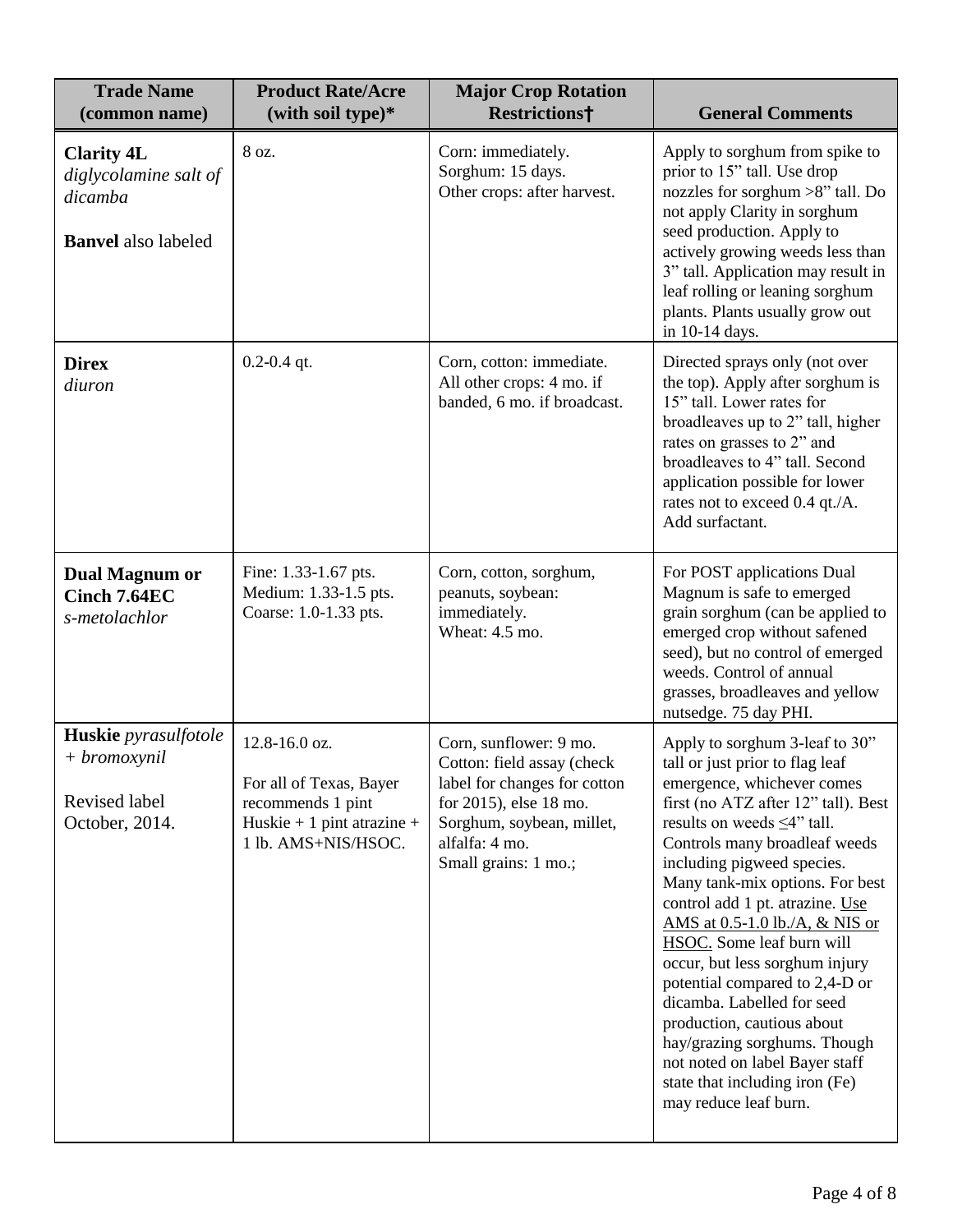| <b>Trade Name</b><br>(common name)                                                                   | <b>Product Rate/Acre</b><br>(with soil type)*                                                                    | <b>Major Crop Rotation</b><br><b>Restrictions†</b>                                                                                                                                                                                                                                                                              | <b>General Comments</b>                                                                                                                                                                                                                                                                                                |
|------------------------------------------------------------------------------------------------------|------------------------------------------------------------------------------------------------------------------|---------------------------------------------------------------------------------------------------------------------------------------------------------------------------------------------------------------------------------------------------------------------------------------------------------------------------------|------------------------------------------------------------------------------------------------------------------------------------------------------------------------------------------------------------------------------------------------------------------------------------------------------------------------|
| "Inzen" ALS-<br>tolerant grain<br>sorghum system<br>Accent and<br>forthcoming Zest<br>(nicosulfuron) | $***$                                                                                                            | $***$                                                                                                                                                                                                                                                                                                                           | Dupont has not released Inzen<br>ALS tolerant hybrids for 2016.<br>Advanta US' seed brand 'Alta'<br>has one hybrid that is available<br>for demonstration purposes<br>(max. 20 acres) with a<br>stewardship agreement.                                                                                                 |
| <b>Marksman 3.2L</b><br>$dicamba + a trazine$                                                        | $1.5 - 2.0$ pts.                                                                                                 | See Clarity and atrazine<br>restrictions.                                                                                                                                                                                                                                                                                       | Apply to sorghum <12" tall.<br>Apply 1.5 pt. rate to redroot<br>pigweed less than 3" tall. Apply<br>2.0 pt. rate to all other broadleaf<br>weeds. Do not use a surfactant<br>unless a certain amount of crop<br>injury is acceptable.                                                                                  |
| <b>Paramount 75DF</b><br>quinclorac                                                                  | 8.0 oz.                                                                                                          | Sorghum, wheat:<br>immediately.<br>Alfalfa: 24 mo.<br>Other crops: 10 mo.                                                                                                                                                                                                                                                       | Apply to sorghum up to 12" in<br>height. Provides good control of<br>field bindweed. Apply with<br>COC @ 1 qt./A or MSO.                                                                                                                                                                                               |
| Peak 57WDG<br>prosulfuron                                                                            | $0.5 - 1.0$ oz.<br>Rate depends upon weed<br>species, size and<br>rotational crop.                               | Corn, sorghum: 1 mo.<br>Cotton, soybean: 18 mo.<br>Sunflowers: 22 mo.<br>Wheat: immediately,                                                                                                                                                                                                                                    | Apply to sorghum between 5 and<br>30" in height and prior to head<br>emergence. In drier climates,<br>COC is preferred over NIS as an<br>additive. Tank mix with atrazine<br>for improved control of pigweed.                                                                                                          |
| <b>Permit 75WSG</b><br>halosulfuron                                                                  | $0.67$ oz.                                                                                                       | Corn: 1 mo.<br>Cotton: 4 mo.<br>Sorghum, wheat: 2 mo.<br>Soybeans: 9 mo.                                                                                                                                                                                                                                                        | Apply post emergence to grain<br>sorghum from 2 leaf through<br>layby stage, before head<br>emergence. Provides control of<br>yellow nutsedge, but weak on<br>pigweed. Add NIS @ $0.25\%$ v/v<br>as an additive.                                                                                                       |
| Prowl 3.3EC<br>Pendimax 3.3<br>pendimethalin<br>Prowl $H_2O$                                         | Fine: 3.6 pts.<br>Medium: 2.4 pts.<br>Coarse: 1.8 pts.<br>Fine: 3.0 pts.<br>Medium: 2.0 pts.<br>Coarse: 1.5 pts. | Corn: next year.<br>Sorghum, 10 mo. (if $<20$ "<br>rain + irrig. 18 months for<br>summer application; delay<br>additional 2 months if fall<br>applied).<br>Small grains, 4 mo. (12 mo. if<br>$\langle 12$ " rain + irrig.).<br>All other crops: next season.<br>Crops labeled for PPI (cotton,<br>etc.) application: immediate. | POST incorporated for grain<br>sorghum 4" tall to last<br>cultivation (lay-by). Do not<br>apply in liquid fertilizer. H <sub>2</sub> O<br>formulation may be applied<br>same as above for spray, but<br>pivot chemigation can apply at<br>2-3 leaf stage to 30 days before<br>harvest to established grain<br>sorghum. |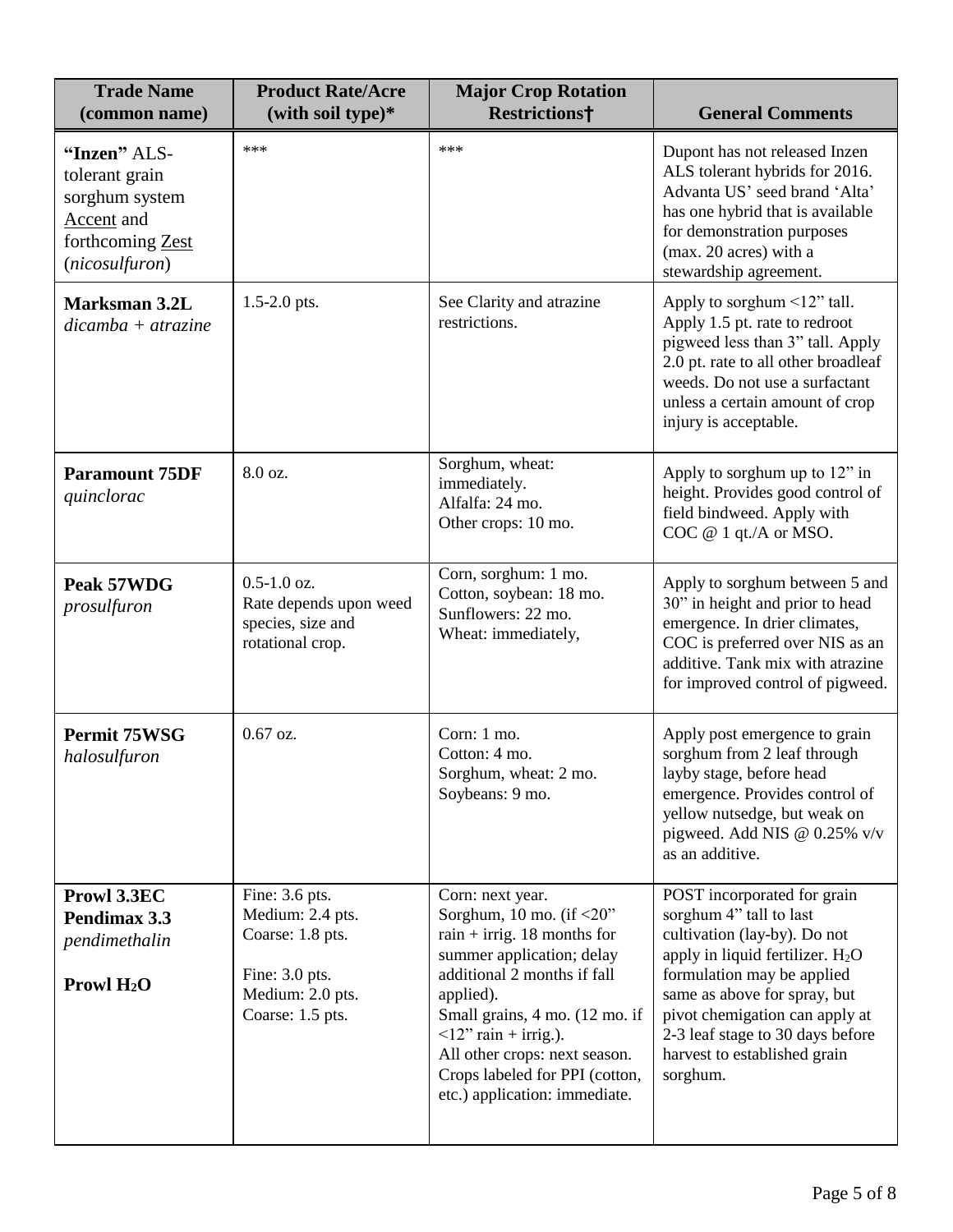| <b>Trade Name</b><br>(common name)          | <b>Product Rate/Acre</b><br>(with soil type)*                       | <b>Major Crop Rotation</b><br><b>Restrictions†</b>                                                              | <b>General Comments</b>                                                                                                                                                                                                                                                            |
|---------------------------------------------|---------------------------------------------------------------------|-----------------------------------------------------------------------------------------------------------------|------------------------------------------------------------------------------------------------------------------------------------------------------------------------------------------------------------------------------------------------------------------------------------|
| <b>Starane Ultra</b><br>fluroxypyr          | 0.4 pt.                                                             | No plant back restrictions for<br>crops listed on the label.<br>All other crops: 120 days.                      | Apply over-the-top of 3- to 7-<br>leaf sorghum. Drop nozzles may<br>be used for 8-leaf up to boot<br>stage. Good on kochia and<br>morning-glory. Use with NIS.<br>Drift can injure cotton.                                                                                         |
| <b>Treflan</b><br>trifluralin               | Fine: 1.5-2.0 pts.<br>Medium: 1.0-1.5 pts.<br>Coarse: 0.75-1.0 pt.  | Most grass crops: 18 mo. for<br>rainfall <20"; for rainfall<br>$>20$ ", 12 mo. (but 14 mo. if<br>fall applied). | Directed or over-the-top spray<br>for 8-24" tall sorghum. Use drop<br>nozzles if foliage prevents soil<br>contact. Cultivate before                                                                                                                                                |
| <b>Treflan TR-10</b><br>granular            | Fine: 7.5-10.0 lbs.<br>Medium: 5.0-7.5 lbs.<br>Coarse: 4.0-5.0 lbs. |                                                                                                                 | spraying to remove existing<br>weeds and cover base of<br>sorghum plant with $\sim$ 1" of soil.<br>Thorough mechanical<br>incorporation of trifluralin<br>within 24 h. Lower rate range for<br>fields with <20" annual rainfall<br>+ irrigation. May be chemigated<br>(see label). |
| <b>Yukon</b><br>$halosulfuron +$<br>dicamba | 4-6 oz.                                                             | Follow Clarity restrictions.                                                                                    | Apply from 2-leaf through 15"<br>in height. Use drop nozzles if<br>sorghum is $> 8$ ". Use with COC<br>or NIS. Good for nutsedge and<br>volunteer sunflower control.                                                                                                               |
| 2,4-D amine 4                               | $0.5 - 1.0$ pt.                                                     | Cotton: following year; corn:<br>immediately; sorghum, wheat                                                    | Apply to sorghum from 6-15"<br>tall. If sorghum $>8$ " tall, use                                                                                                                                                                                                                   |
| 2,4-D LV6                                   | $0.5$ pt.                                                           | 0.5 mo.; soybeans: check label.                                                                                 | drop nozzles and keep spray off<br>foliage. Do not treat during the<br>boot, flowering, or dough stage<br>as head blasting may occur.<br>Apply to small, actively growing<br>broadleaf weeds. The addition<br>of a surfactant may increase the<br>likelihood of sorghum injury.    |

Numerous generic brands not mentioned in the table are available.

**\***Product rates given for general soil type. **Fine** = silty clay loam, clay loam, sandy clay, silty clay, clay. **Medium** = loam, silt loam, silt, sandy clay loam. **Coarse** = sand, loamy sand, sandy loam. **†**For possible crop rotation restrictions to other crops review the label.

## **Desiccation, Drying, and Harvest Aids**

Herbicide use for drying and desiccation of grain sorghum as a **harvest aid** at or after physiological maturity is more common in Texas than in the past. Label directions state that applications should be made at physiological maturity (seed black layer, seed moisture <30%).

See labels for recommended rates. Check for generics with the same active ingredient that are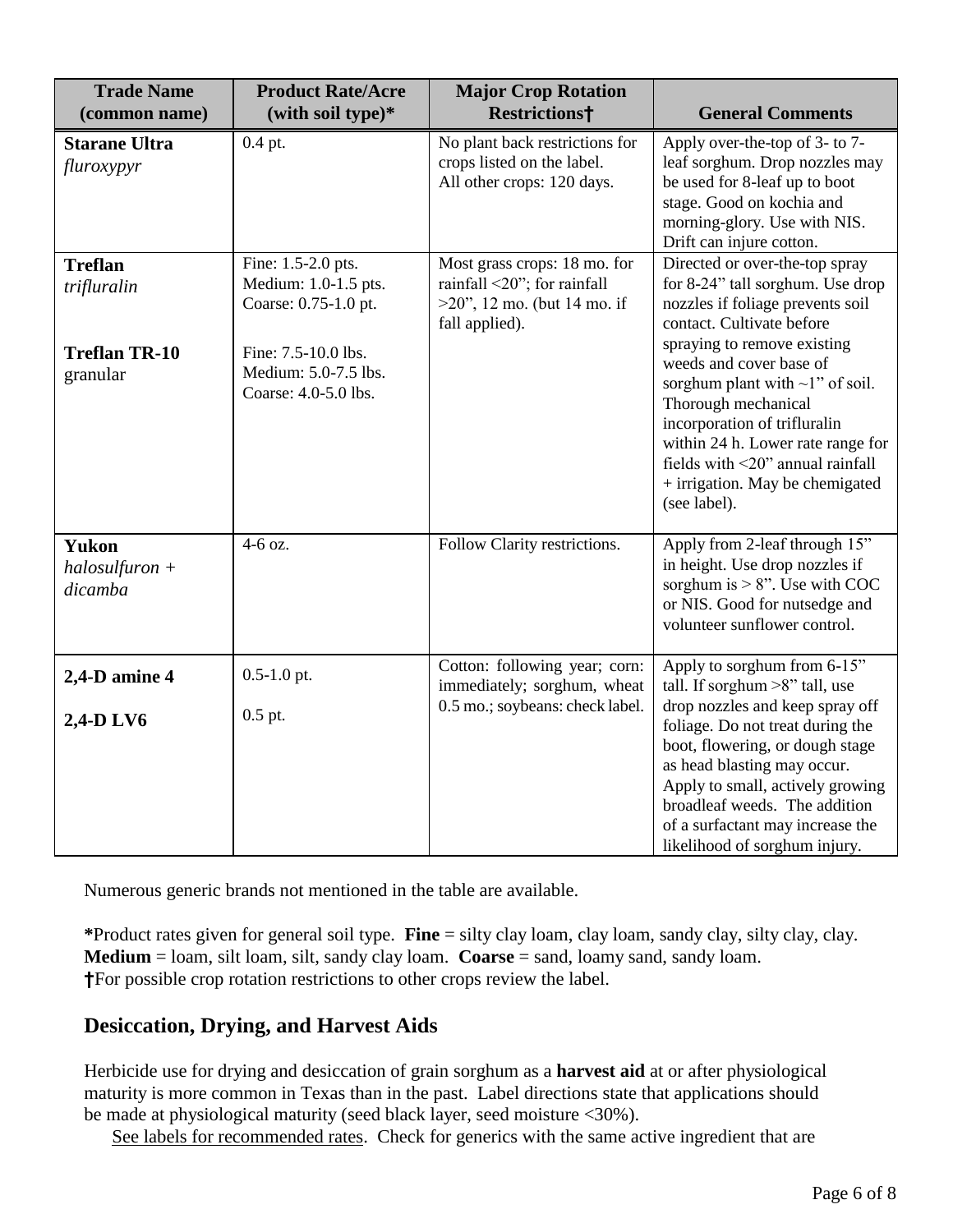also labeled for grain sorghum.

- Drexel Defol (*sodium chlorate*) Remarks—Desiccates leaves but does not kill the plant and regrowth may occur.
- Roundup (*glyphosate*) Remarks—Kills the plant and lodging is a potential problem if harvest is delayed (7 day postharvest interval). This has become a popular choice as a late-season weed control option.
- Aim (*carfentrazone)* Remarks—Labels emphasizes clean-up of problem weeds rather than crop drydown, 1-2 oz./A. NIS, COC, or AMS recommended.
- Diquat 2L (Aceto) or RowRunner (Rotam), but not Reglone (Syngenta) (*diquat dibromide*), Remarks—Only for **seed** hybrid grain sorghum.

## **Managing Herbicide-Resistant Weeds**

Occasionally, biotypes of weeds may exist that are resistant to specific herbicides. In order to prevent the spread of these resistant biotypes, proper management strategies must be implemented:

- Combine herbicide use with mechanical, cultural, or biological control methods,
- Rotate or mix herbicides with different modes of action within a season.
- Where feasible, rotate crops, which will allow for rotation of herbicides.
- Scout fields regularly, if resistant weeds are suspected, control weed escapes in a timely manner before they produce seed.

#### **For Ready Online Access to Multiple Chemical Labels:**

- Chemical Management Data Systems, [http://www.cdms.net](http://www.cdms.net/) To use the free database (which also works well on a smart phone) access the webpage then:
	- 1) Starting at the top click 'Label Database'.
	- 2) You then have two options. A) The primary one is to click "Search" then type your brand name in the box then click "Search" again (keep the name simple, for example 'Treflan' rather than 'Treflan HFP' or 'Treflan TR-10' to ensure you return all labels for branded Treflan products). B) You can also click "Manufacturers" then select an individual company to obtain a list of all chemicals that company markets.
	- 3) To search by active ingredient: Like #2A above click on "Search" but instead of entering a brand name, click 'Other Search Options'. You will be prompted to either register for a free UserName and Password, or if you have already done so enter your information. Once logged in you can check several options for the type of chemical you want, what kind it is, the target crop, etc.
	- 4) To learn more about how to use CDMS, review "Ready On-Line Access to Chemical Labels for Agricultural Production" at [http://publications.tamu.edu](http://publications.tamu.edu/)
- Greenbook, [http://www.greenbook.net,](http://www.greenbook.net/) where your search category includes product name, active ingredient, crop, or pest (registration required).

#### **Chemical & Worker Safety**

Herbicide safety is paramount. For emergency medical treatment information call the emergency number listed on your chemical label, or your local 9-1-1 if you can't get the label. If you have an accident and must